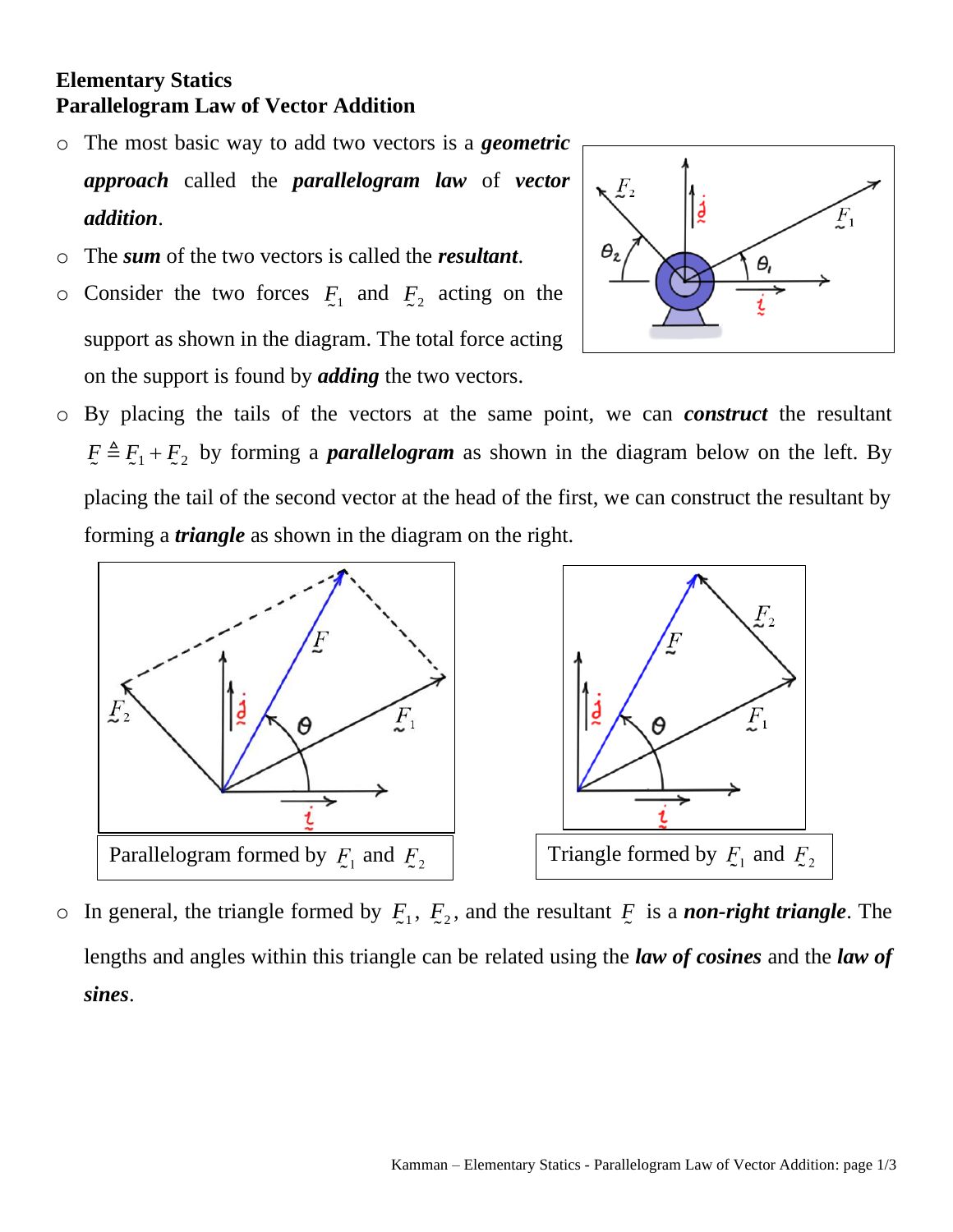Example #1:

Given: Two forces in the diagram

Find:  $F_R$  the resultant force

Solution:

Geometric construction:





Applying the *law of cosines* and *law of sines* to the diagram above gives.  
\nLaw of Cosines: 
$$
F_R^2 = 150^2 + 100^2 - 2(100)(150)\cos(80) \approx 27290.6
$$
  
\n
$$
\Rightarrow \boxed{F_R \approx 165.199 \approx 165 \text{ (lb)}}
$$
\nLaw of Sines: 
$$
\frac{\sin(\theta)}{100} = \frac{\sin(80)}{F_R} \Rightarrow \boxed{\theta = \sin^{-1}\left(\frac{100\sin(80)}{F_R}\right)} \approx 36.5937 \approx 36.6 \text{ (deg)}
$$

Result:  $F_{R}$  is a 165 (lb) force acting at 56.6 (deg) relative to the *X* direction.